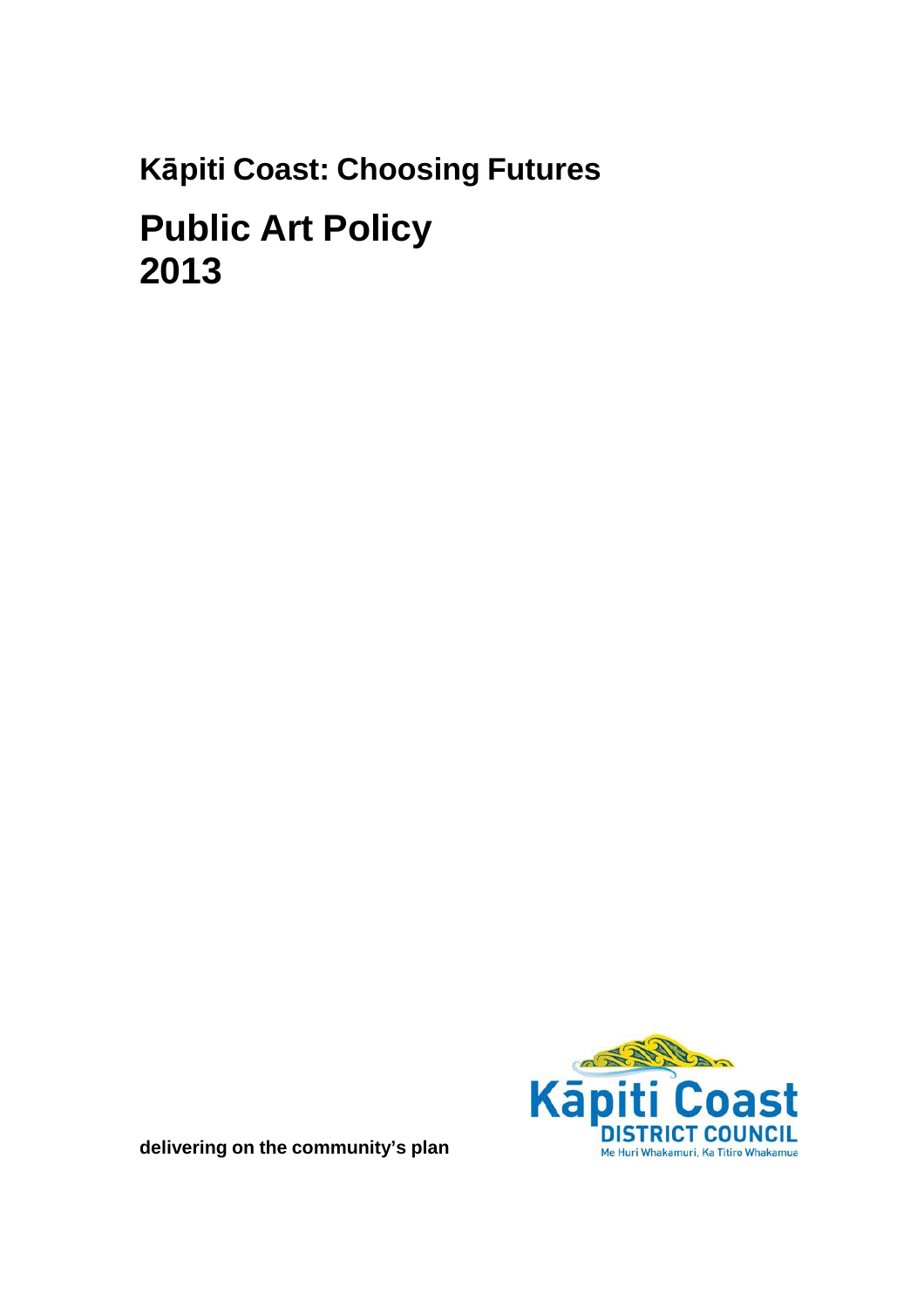# **Public Art Policy**

# **Table of Contents**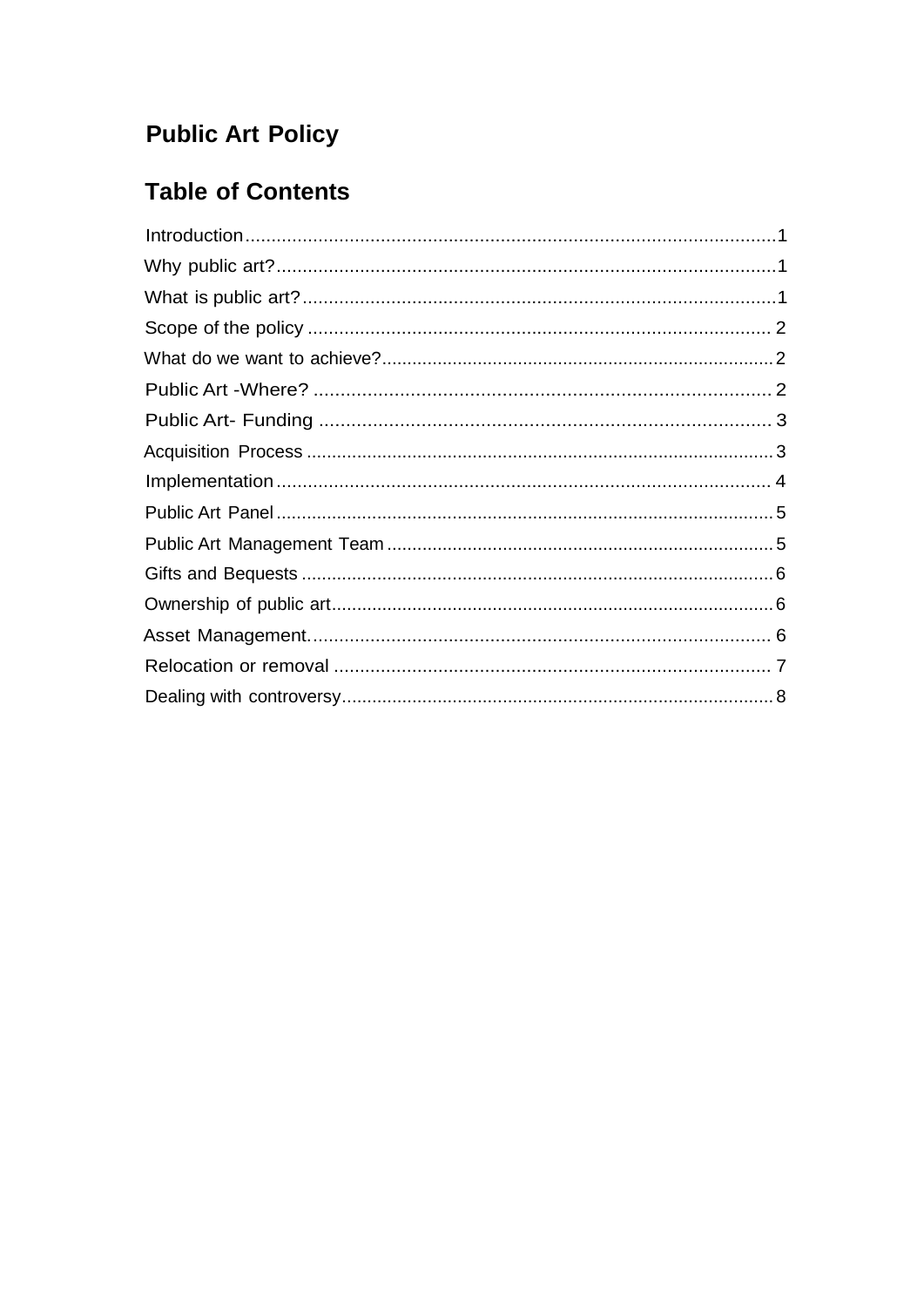## <span id="page-2-0"></span>**Introduction**

The Public Art Policy is a key component of the Kapiti Coast District Council's Strategy for Supporting the Arts (2012). It outlines why public art is important to the District and what the Council wishes to achieve for the District through public art. It provides direction for the Council, relating to public art on Council land or in Council facilities, in the areas of:

- acquisition and commissioning
- asset management
- managing donated/gifted works
- relocation or removal

This policy does not cover public art on private or non-Council owned land or facilities. However, the Council encourages others to provide public art on their land and they can use this policy as guidance. They may also seek advice from the Public Art Panel as per this policy.

#### <span id="page-2-1"></span>**Why public art?**

The arts are part of the living heart and soul of the Kapiti Coast, linking the District from north to south, and providing a distinctive identity for the District in the Wellington region.

Public art is the most visible and accessible form of art and important contributor to local distinctiveness and a sense of identity.

Public art is an avenue to explore and understand the whakapapa and history of tangata whenua.

Public art can inspire, provoke, challenge, delight ..... it can make people think and talk about the places we live and work in.

Public art plays a role in making our places desirable, encouraging tourists and visitors and enhancing the environment for businesses and residents alike.

Public art provides opportunities to recognise noted artists, to showcase local talent and reveal the history and culture of a place.

Using art in public places can increase the amenity and use of open space, help reclaim underused or undervalued areas and help reduce levels of crime and vandalism by creating a sense of community ownership and identity.

#### <span id="page-2-2"></span>**What is public art?**

"Arts" includes all forms of creative and interpretive expression (from the Council's *Strategy for Supporting the Arts* 2012).

"Public art" is any creative work located in a public place owned or administered by the Kapiti Coast District Council that produces a lasting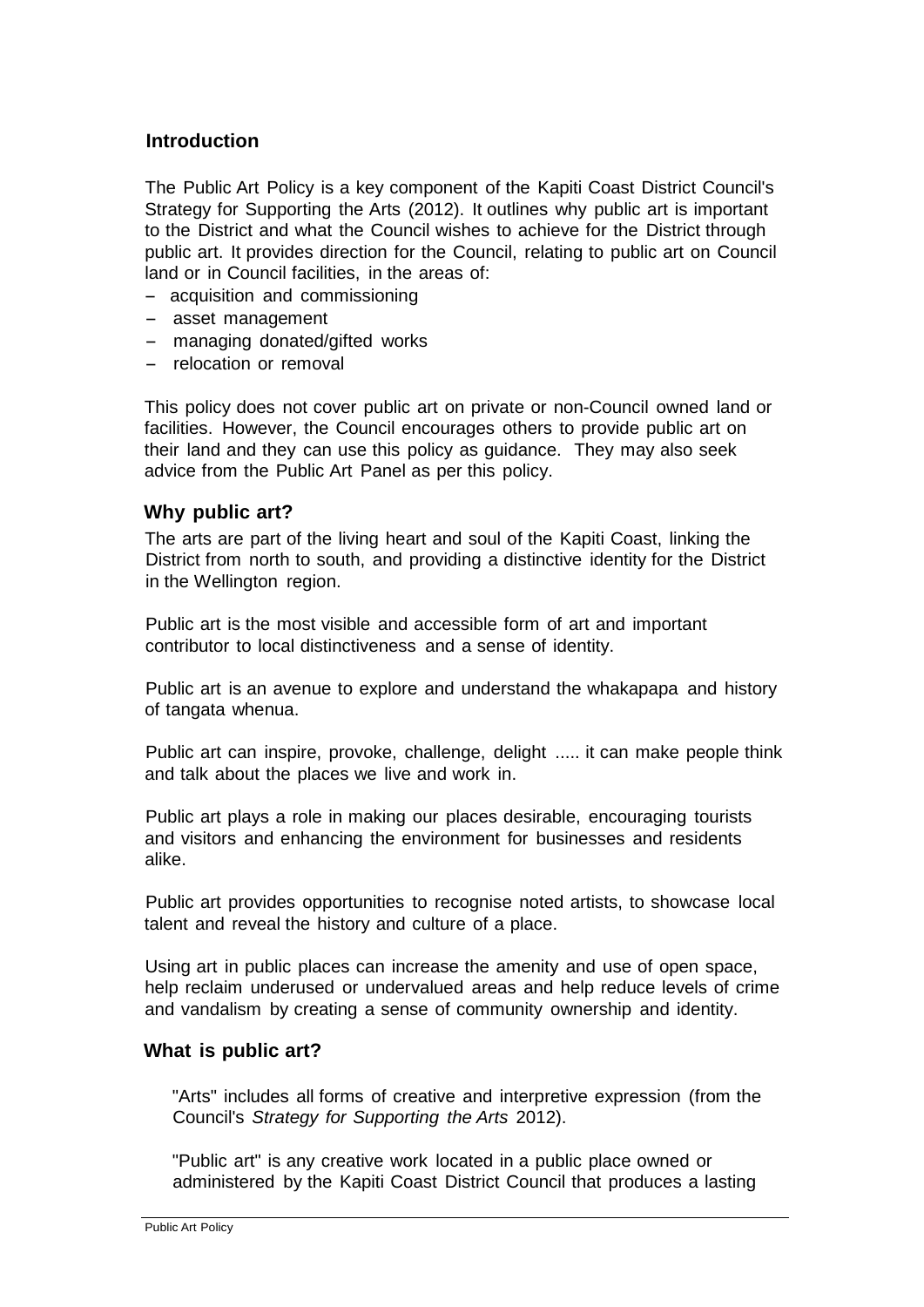asset. Public artworks may include sculpture, murals, street-art, painting, new-genre public art, relational aesthetics and/or installations.

"Public places" includes open spaces, streets, pathways, parks, squares, and foreshore areas, but may also include designated areas within councilowned buildings held for civic, community, cultural or recreational purposes.

# <span id="page-3-0"></span>**Scope of the policy**

This policy applies to public art on Council land or in Council facilities. It does not cover public art on private or non-Council owned land or facilities.

# <span id="page-3-1"></span>**What do we want to achieve?**

By encouraging, providing and managing public art the Council wants to:

- promote Kapiti Coast District's sense of community, civic pride and distinctive identity;
- acknowledge and celebrate the whakapapa and history of tangata whenua as well as matawaka cultural identity through Toi Maori;
- provide opportunities for artists to work in and with communities in public places;
- encourage a culture of creativity and innovation in the public realm, which heightens people's understanding and enjoyment of art, including introducing work from noted artists living and/or working outside the District;
- contribute significantly to the development of cultural tourism and economic development in the District;
- acknowledge and celebrate the diverse communities within the District;
- provide opportunities for young people to lead or be involved in the creation of public art;
- integrate public art into public space design including town centres, facilities and open space.

# <span id="page-3-2"></span>**Public Art- Where?**

The Council wishes to develop a worthwhile, enduring and varied collection of artworks right across the District and have public art that contributes to a sense of place and identity for local communities. The Council will determine sites for public art in a number of ways. These include:

- as part of town centre developments; and<br>- as part of the development of significant c
- as part of the development of significant civic, community, recreation or cultural facilities.

The Council will also use the planning and development processes to integrate public art into the design of public spaces and places.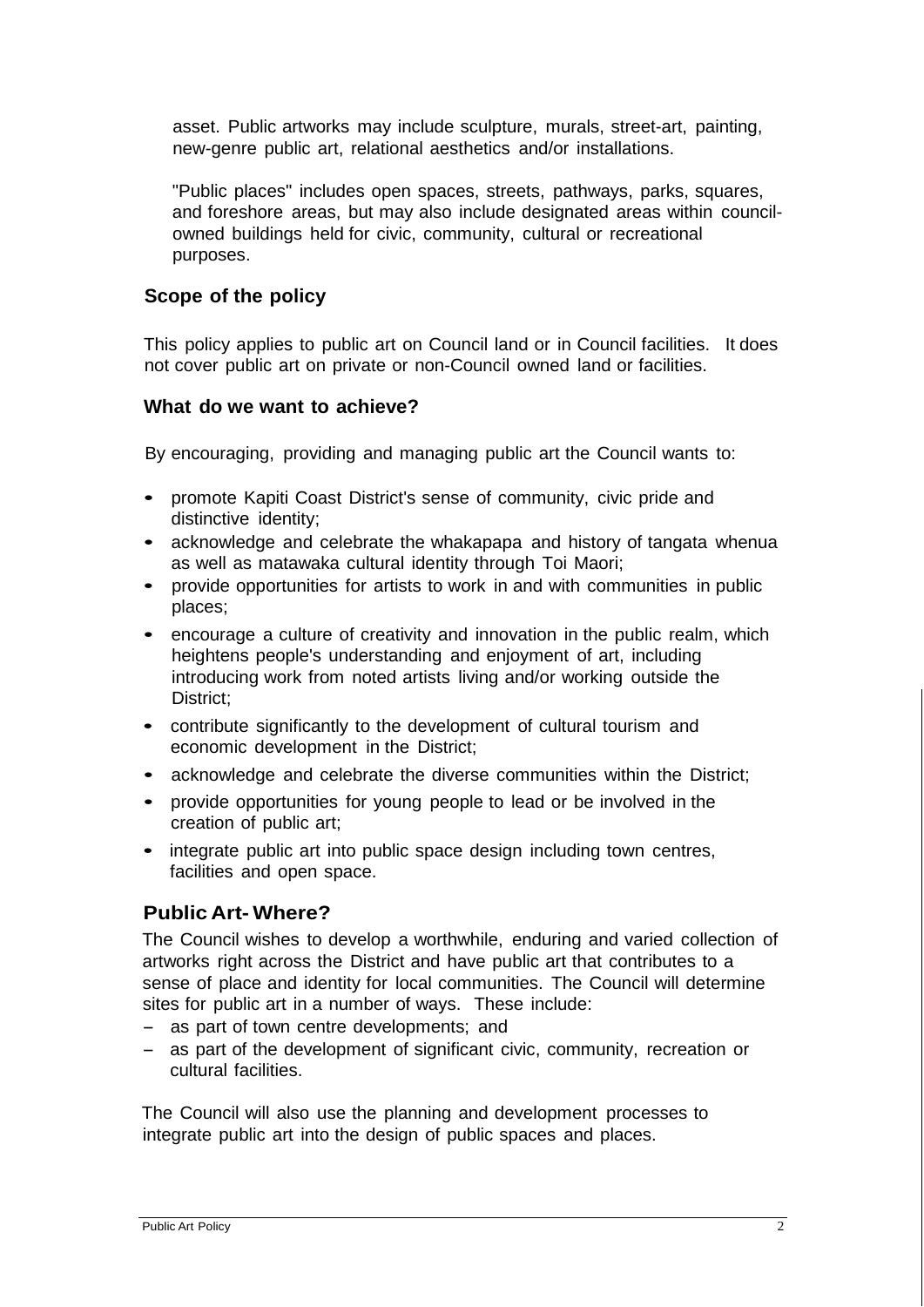The Council, with advice from the Public Art Panel (described later in the policy), will develop a list of priority sites for public art. As part of this process tangata whenua will have the opportunity to identify sites of significance to them.

Tangata whenua will also be asked to identify important sites, where they may wish to see an installation or where they would prefer there where no provision. Where they have identified a site for any art installation they would input into the panel via the Te Whakaminenga o Kapiti appointed member in deciding on any art work.

# <span id="page-4-0"></span>**PublicArt- Funding**

The Council intends to purchase or commission a significant piece of public art work at least every three years. Funding for this will need to be secured before proceeding with acquisition.

There is funding available through the Council's Public Art Acquisition fund. It may also include funding from central government arts funds, private or corporate donations, or from arts trusts or other community organisations. Note: there is no funding for public art from developer contributions.

Public art will also be a specific consideration in the development of budgets for relevant capital works projects.

# <span id="page-4-1"></span>**Acquisition Process**

The process for acquiring public art, whether it is an existing work or a commissioned work, is outlined at Figure 1.

# *Priority sites*

The Council, with advice from the Public Art Panel (described later in the policy) will develop a list of priority sites for public art.

# *Call for proposals*

The Council will call for proposals for commissioning a public art work or for acquiring an existing artwork for a site as per the priorities.

The Council will also use the assessment process if other significant opportunities arise or if the Council is offered public art by gift, bequest or donation.

If the proposal is for a site of significance identified by tangata whenua, they will be involved in developing the call for and assessment of proposals.

# *Assessment*

The proposal or artwork will be assessed against what the Council is trying to achieve ie how well does or will it address at least one of the following:

- promote Kapiti Coast District's sense of community, civic pride and distinctive identity;
- acknowledge and celebrate, where relevant, the whakapapa and history of tangata whenua as well as matawaka cultural identity through Toi Maori;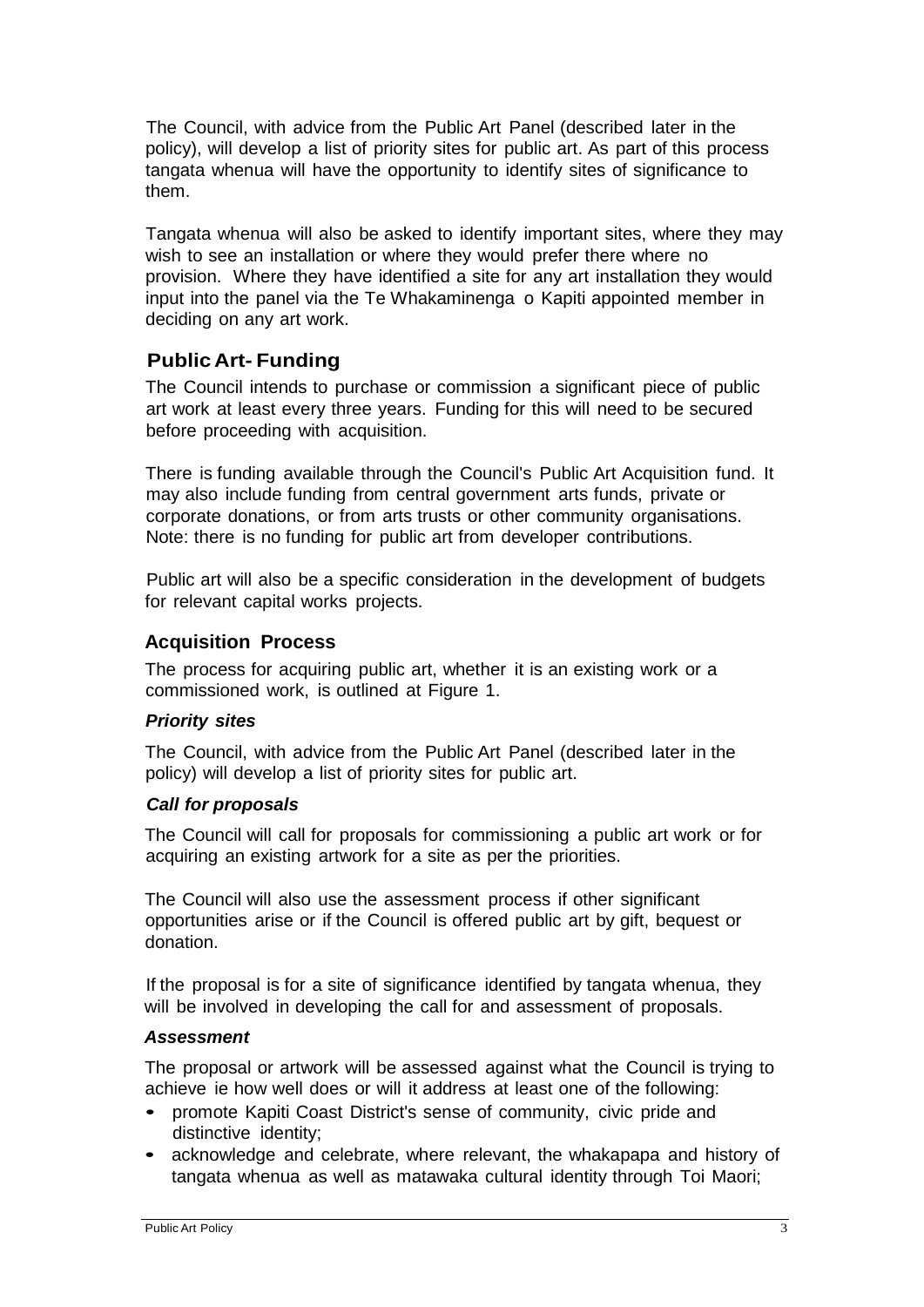- provide opportunities for artists to work in and with communities in public places
- encourage a culture of creativity and innovation in the public realm, which heightens people's understanding and enjoyment of art
- contribute significantly to the development of cultural tourism and economic development in the District
- acknowledge and celebrate, where relevant, the diverse communities within the District
- provide opportunities for young people to lead or be involved in the creation of public art
- integrate public art into public space design including town centres and open space.

In addition, the proposal or existing work must meet the following criteria:

- demonstrate <sup>a</sup> high standard of artistic excellence;
- demonstrate appropriate consideration of public safety and the public's access to and use of the public space;
- indicate that it will meet credible maintenance and durability requirements;
- respond to the proposed site, taking into account the site's context(cultural, historical, environmental).

The assessment will be undertaken by the *Public Art Panel,* supported by the *Public Art Management Team,* both described below. Approval will be given by the Environment and Community Development Committee.



#### **Figure 1: Process for acquisition of public art**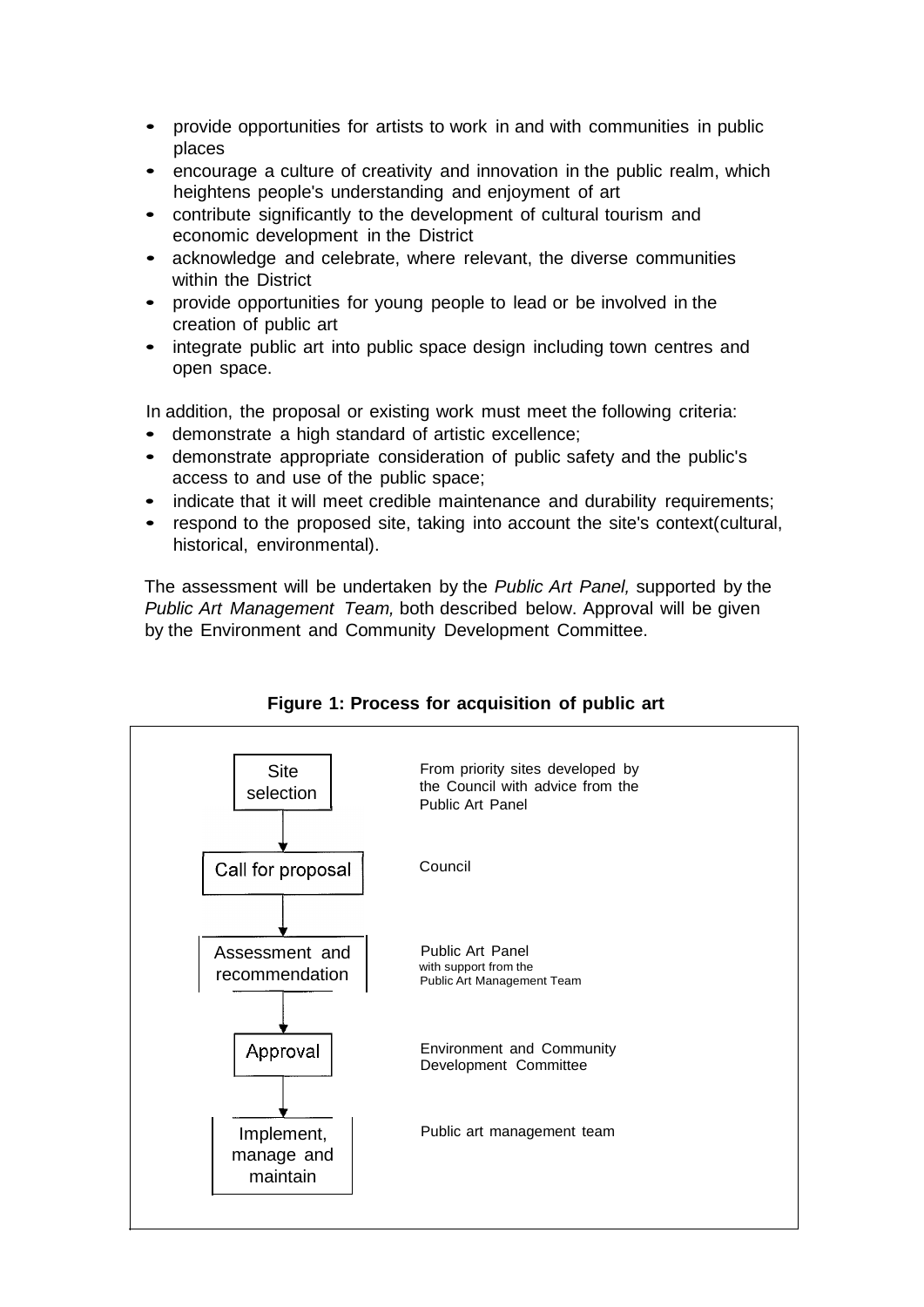# <span id="page-6-0"></span>**Implementation**

This includes contract management, cataloguing, capturing the story of the development of the artwork and ongoing management and maintenance of public art. This will be done by a cross Council *Public Arl Management Team.* For a commissioned work the Public Art Panel will act as an advisory group for management of the project.

# <span id="page-6-1"></span>**Public Art Panel**

This panel will be appointed by the Council to oversee the public art programme. The Panel is made up of experts from a range of fields and includes:

- Councillor
- Arts professional nominated byTe Whakaminenga o Kapiti
- Representative of Mahara Gallery
- An independent arts professional
- An independent urban design professional

The Arts and Museums Development Officer will provide secretariat support to the Public Art Panel.

The Panel will operate under a Terms of Reference that will cover membership, responsibilities and procedures. The activities and responsibilities of the Panel include:

- maintaining an overview of public art activity in the District
- making recommendations to the Council on:
	- priority sites for public art
	- proposals for public art activity
	- acquisition, bequest, donation or loan of art for public spaces
	- relocation of public art
	- removal and de-accessioning of public art
- developing links with stakeholders interested in encouraging and being involved in cultural philanthropy
- suggesting ways to develop sector skills and nurture the creation of public art projects.

#### <span id="page-6-2"></span>**Public Art Management Team**

This is a cross Council team that includes the Arts and Museums Development Officer, and representatives from the Sustainable Development, Leisure and Open Space, Property and Roading Teams. The role of the team is to:

- provide advice to the Public Art Panel on proposals eg check site suitability, check artwork maintainability;
- maintain a public art register;
- decide owner of public art asset and develop and implement an asset management plan.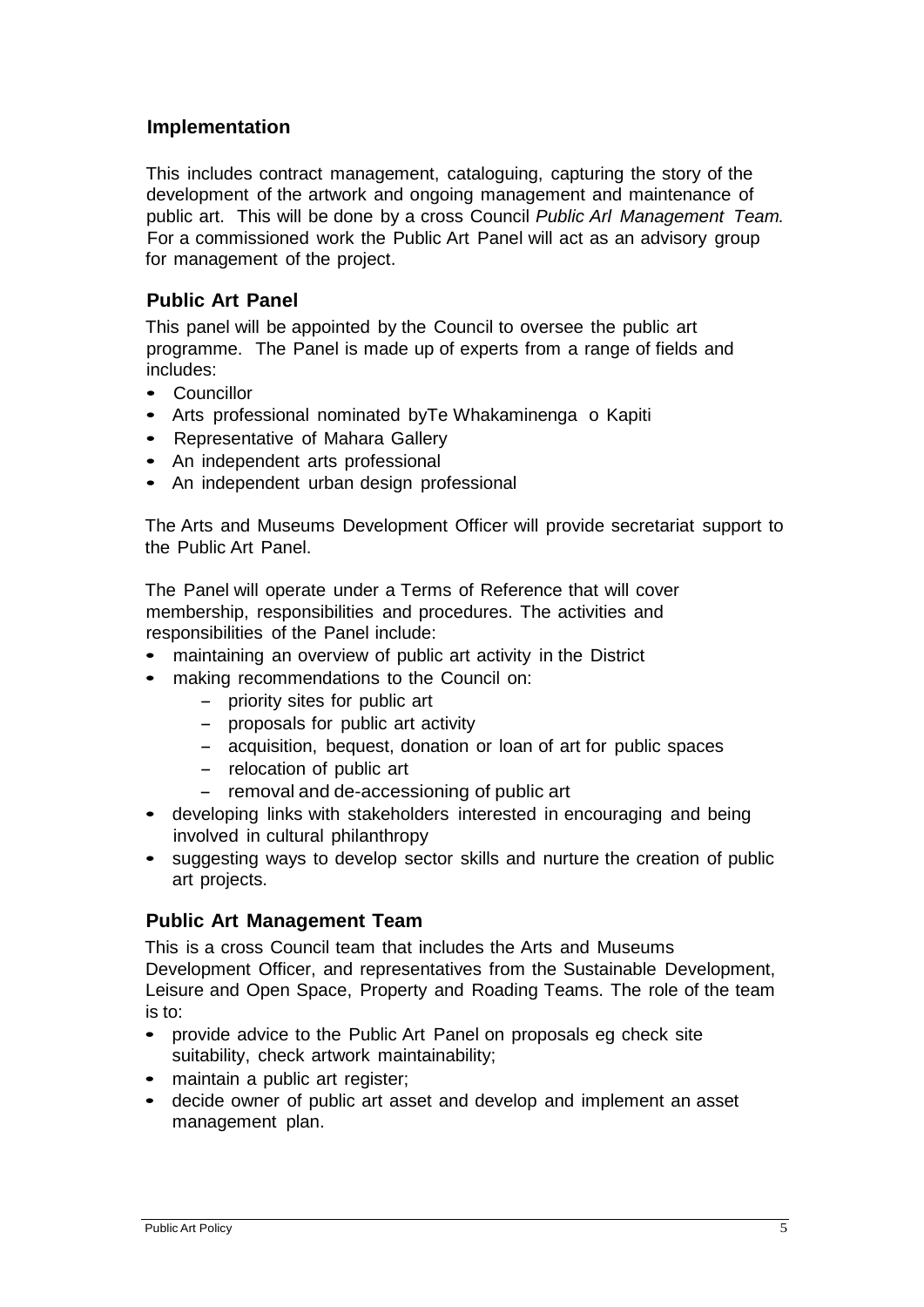# <span id="page-7-0"></span>**Gifts and Bequests**

All offers of gifts, bequests or donations of public art to the Kapiti Coast District Council will to be referred to the Public Art Panel to be considered under the acquisition process. The Council is not bound to accept any gift, bequest or donation, nor is the Council bound to display any artwork acquired by gift, bequest or donation.

The donor of an artwork must have legal title in order to gift, bequest or donate it to the Council. Gifts and bequests should be unrestricted, although the Panel may consider the acceptance of gifts and bequests with restrictions in special circumstances. If the work is accepted, the Council will assume ownership of the work.

If a work acquired by gift, bequest or donation is to be disposed of, the process is:

- to give the donor the choice of repossessing the work, if the original donor is still alive, or
- to use the removal and de-accessioning guidelines, if the original owner is deceased, cannot be contacted or declines repossession of the work.

## <span id="page-7-1"></span>**Ownership of public art**

Works purchased, commissioned or accepted as a gift, bequest or donation by the Council will be the property of the Council.

The artist will retain copyright of the work under the Copyright Act 1994.

The Council intends that all works acquired under this policy shall remain accessible to public viewing for as long as the Council owns the work.

The Council retains the right to de-accession the work or remove it from public view according to its de-accessioning guidelines.

#### <span id="page-7-2"></span>**Asset Management**

#### *Public Art Register*

A Public Art Register will be established, under the Council's asset management framework. This register will identify every public artwork, provide a site and condition report, estimated value and a plan for maintenance and long-term sustainability (which may include instructions from the artist when the Council acquired the work). This register will also record the story of the work and its development, including those involved.

#### *Insurance*

Upon transfer of ownership of the work to the Council, the Council will arrange suitable insurance for the artwork and public liability.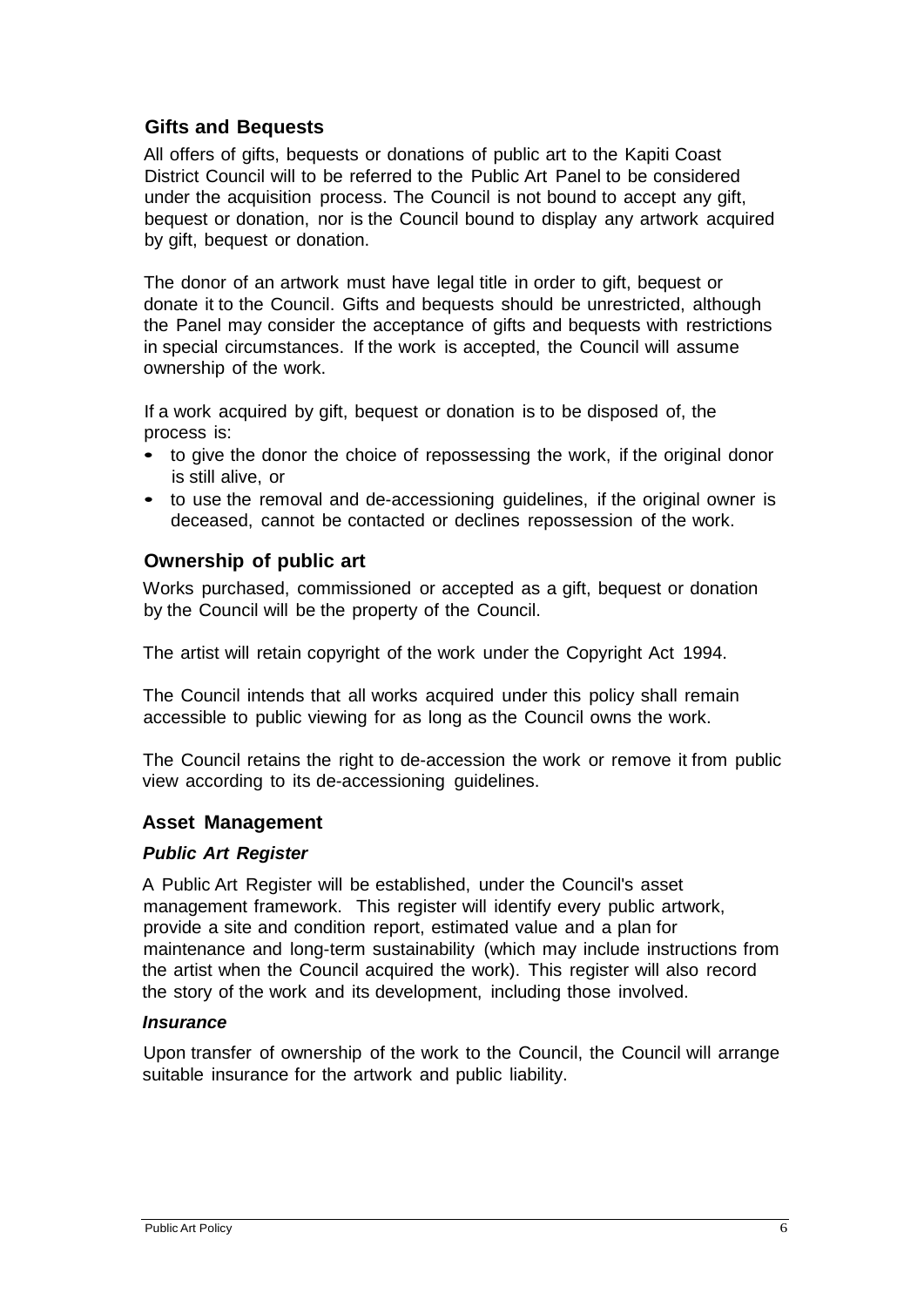#### *Maintenance responsibility*

It is the responsibility of the Arts and Museums Development Officer to manage the Register. The Public Art Management Team will ensure that the public artworks are maintained to a safe standard, and the artistic integrity is retained.

#### *Advice and input*

The Public Art Panel may be used as an advisory group as required by the Public Art Management Team.

#### <span id="page-8-0"></span>**Relocation or removal**

It is important to have clear processes for the relocation or removal of public art works belonging to the Kapiti Coast District Council. It is equally important that the processes are insulated from the fluctuations of fashion.

#### *Relocation*

The Council may consider relocating a public artwork for a range of reasons including:

- public safety;
- changes to the design and use of the public space occupied by the artwork;
- a new and better site has become available for an artwork.

Approval to relocate a work will be made by the Environment and Community Development Committee on recommendations from the Public Art Panel.

#### *Removal*

Deaccessioning refers to the process of removing an art work from a collection through sale, exchange, gift or any other means.

Removal should be a deliberate and seldom-used procedure. The Council will not dispose of artwork simply because it is not currently in fashion, or whose worth might not yet be recognized. In any case, no artwork will be removed within seven years of its acquisition, unless under special circumstances (see below).

Approval to deaccession or remove a work will be made by the Environment and Community Development Committee on recommendations from the Public Art Panel.

The Public Art Panel will consider a request to remove a work if any of the following conditions apply:

- it is clearly of inferior quality; or in the Panel's opinion the work has received consistent adverse public reaction over a period of seven years or more;
- it is fraudulent, not an authentic work, or there is valid challenge to its title;
- it possesses faults or design or workmanship which results in excessive or unreasonable maintenance, a threat to public safety, and /or damage to an extent where repair is unreasonable or impractical;